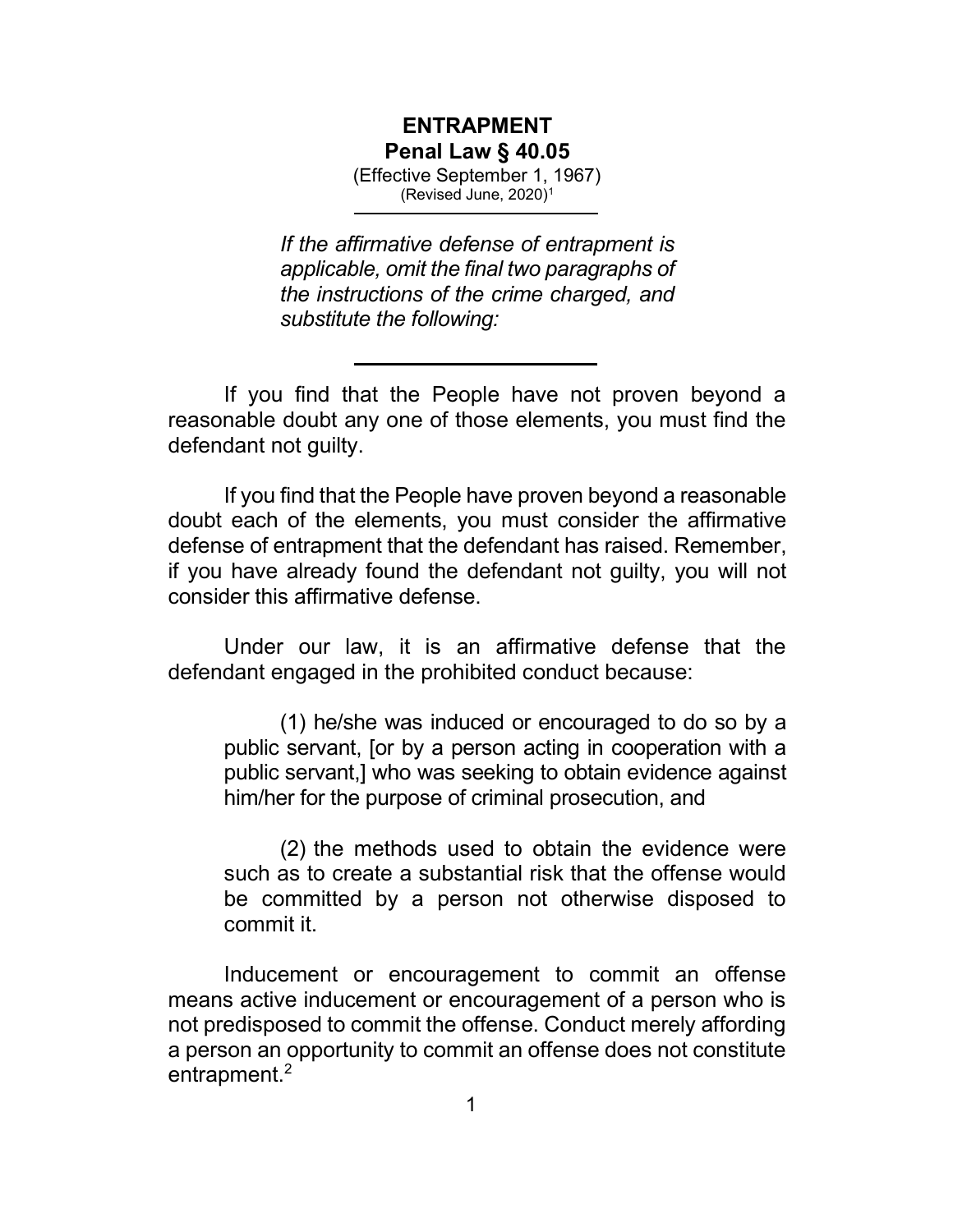## [Note: Add where appropriate:

In determining whether the defendant was not otherwise disposed to commit the offense, you may consider whether he/she

Select appropriate alternative(s):

has engaged in criminal conduct of the same nature

[and]

was convicted of a crime of the same nature.<sup>3</sup>

That evidence, however, does not require you to find that he/she was predisposed to commit the crime. It is simply one of the factors that you may take into account in making that determination.]<sup>4</sup>

## [Note: Add where appropriate:

In determining whether the defendant was not otherwise disposed to commit the offense, you may consider that he/she has no criminal history. The fact that the defendant has no criminal history, however, does not require you to find that he/she was not predisposed to commit the crime. It is simply one of the factors that you may take into account in making that determination. <sup>5</sup>]

Under our law, the defendant has the burden of proving this affirmative defense by a preponderance of the evidence.

In determining whether the defendant has proven the affirmative defense by a preponderance of the evidence, you may consider evidence introduced by the People or by the defendant.

A preponderance of the evidence means the greater part of the believable and reliable evidence, not in terms of the number of witnesses or the length of time taken to present the evidence, but in terms of its quality and the weight and the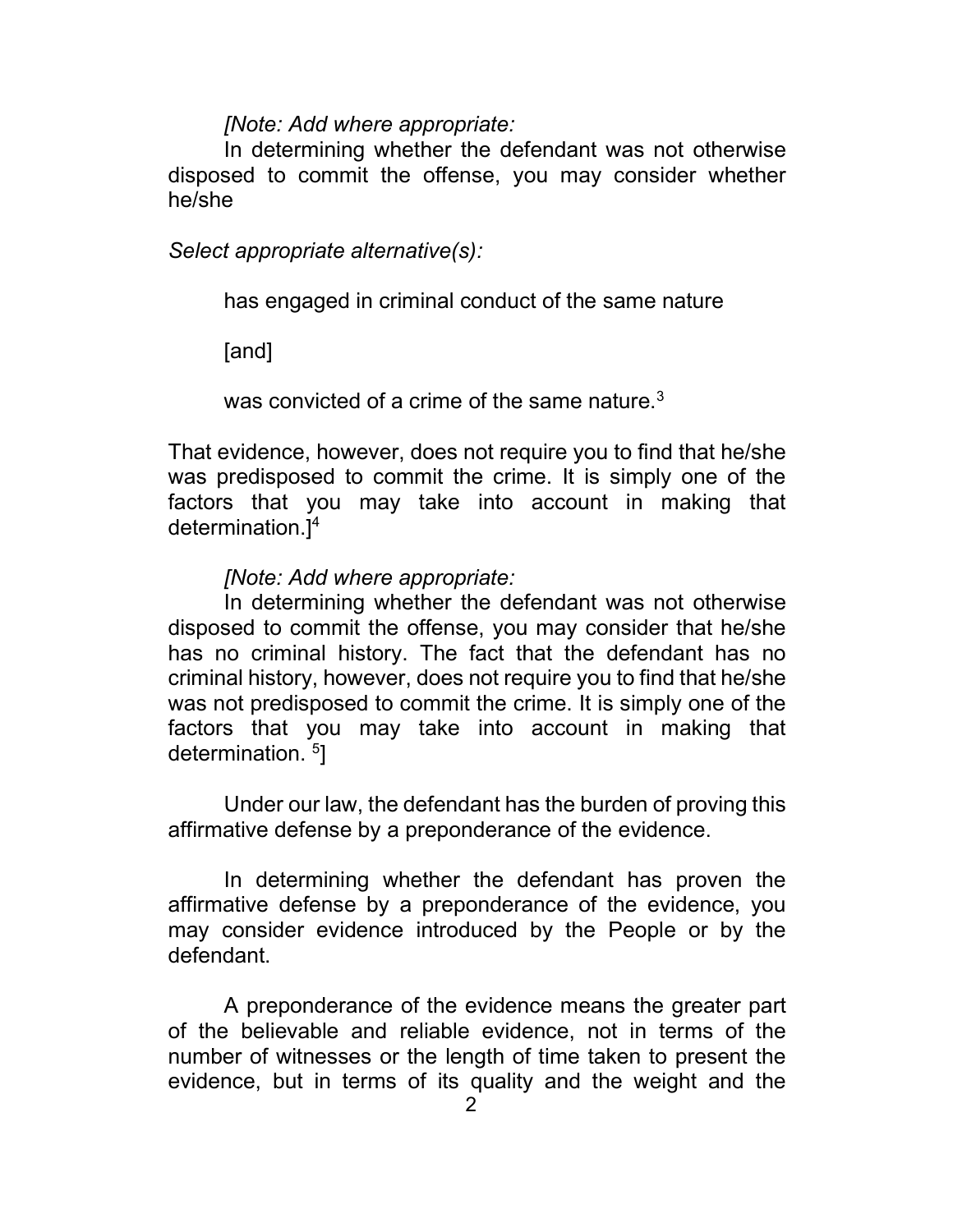convincing effect it has. For the affirmative defense to be proved by a preponderance of the evidence, the evidence that supports the affirmative defense must be of such convincing quality as to outweigh any evidence to the contrary.

If you find that the defendant has not proven the affirmative defense by a preponderance of the evidence, then, based upon your initial determination that the People had proven beyond a reasonable doubt each of the elements of (specify), you must find the defendant guilty of (specify).

If you find that the defendant has proven the affirmative defense by a preponderance of the evidence, then you must find the defendant not guilty of (specify).

2. Penal Law § 40.05

4. People v. Thomas, 175 A.D.2d 717 (1st Dept 1991) ("The assertion that the defense was available only to persons who were 'not criminals' was error"); People v Byrd, 155 A.D.2d 350 (1st Dept 1989) (error to give a charge that leaves the jury "with the impression that the entrapment defense was only available to 'non-criminals'.")

 $1$  The 2020 revision was for the purpose of clarifying the requirement that a defendant's criminal conduct or criminal conviction should be of the same nature of the crime(s) he/she is being tried for. See footnote three.

<sup>3</sup>. See People v. Calvano, 30 N.Y.2d 199, 205 (1972) ("if prior criminal acts of the same nature may properly be proved to rebut the defense that defendant was 'coerced' into the transgression, like proof may properly be received in refutation of a claim [of entrapment] that he was 'induced or encouraged' to transgress"); People v. Santarelli, 49 N.Y.2d 241, 248 (1980) ("in asserting this defense [of entrapment], the accused necessarily places his predisposition to commit the crime in issue (see Penal Law, s 40.05) and thereby 'opens the door' for the People to introduce evidence of similar uncharged acts"); People v. Harrison, 208 A.D.2d 648, 648 (2d Dept. 1994) ("When the People are forced to refute a claim of entrapment, evidence of similar uncharged crimes becomes relevant to prove that the defendant was, in fact, predisposed to commit the crime charged").